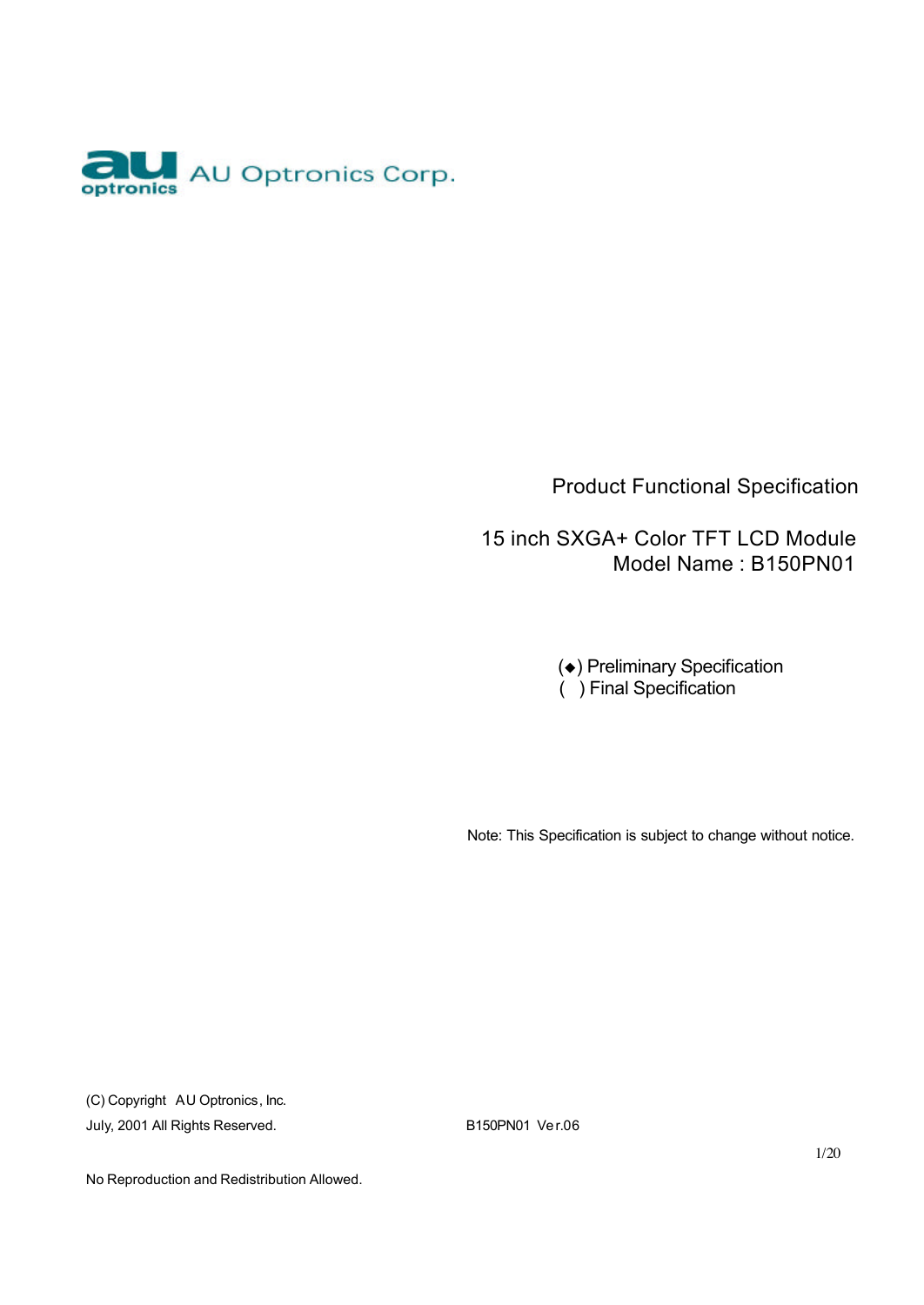#### I. Contents

- 1.0 Handling Precautions
- 2.0 General Description
	- 2.1 Characte ristics
	- 2.2 Functional Block Diagram
- 3.0 Absolute Maximum Ratings
- 4.0 Optical Characteristics
- 5.0 Signal Interface
	- 5.1 Connectors
	- 5.2 Signal Pin
	- 5.3 Signal Description
	- 5.4 Signal Electrical Characteristics
	- 5.5 Signal for Lamp Connector
- 6.0 Pixel Format Image
- 7.0 Parameter Guide Line for CFL Inverter
- 8.0 Interface Timings
	- 8.1 Timing Characteristics
	- 8.2 Timing Definition
- 9.0 Power Consumption
- 10.0 Power ON/OFF Sequence
- 11.0 Mechanical Characteristics

#### II Record of Revision

| Version and Date | Page | Old description                   | <b>New Description</b>                          | Remark |
|------------------|------|-----------------------------------|-------------------------------------------------|--------|
| 0.1.2001/1/29    | All  | <b>First Edition for Customer</b> | All                                             |        |
| 0.2. 2001/4/16   | 5    | Weight 650g max.                  | Weight 570g max.                                |        |
| 0.3 2001/6/14    | 5    | Thickness 6.3mm max.              | Thickness 6.2mm max.                            |        |
| 0.4 2001/7/6     | 5    | Weight 570g max.                  | Weight 550g typ.                                |        |
| 0.5 2001/7/13    | 5    |                                   | Power consumption 5.5W                          |        |
| 0.6 2001/8/13    | 8    | Signal connector: JAE FI-         | Signal connector: JAE FI-XB30SR- Connector type |        |

(C) Copyright AU Optronics, Inc.

July, 2001 All Rights Reserved. B150PN01 Ver.06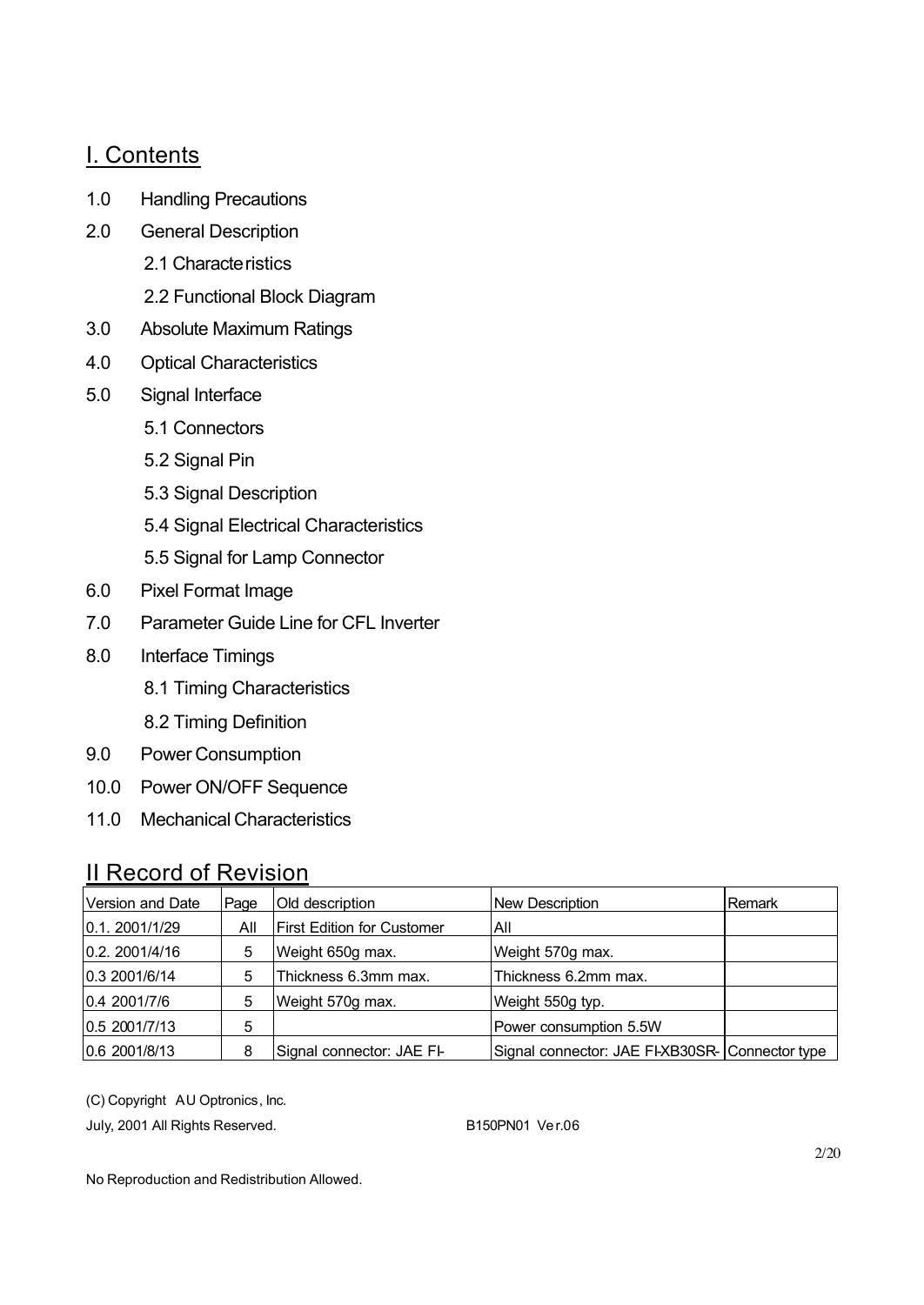|               |    | ISEB20P-HF13              | <b>HF11</b> | change from 20<br>lpin to 30 pin. |
|---------------|----|---------------------------|-------------|-----------------------------------|
| 0.6 2001/8/13 | 18 | Update mechanical drawing |             |                                   |

### 1.0 Handing Precautions

- 1) Since front polarizer is easily damaged, pay attention not to scratch it.
- 2) Be sure to turn off power supply when inserting or disconnecting from input connector.
- 3) Wipe off water drop immediately. Long contact with water may cause discoloration or spots.
- 4) When the panel surface is soiled, wipe it with absorbent cotton or other soft cloth.
- 5) Since the panel is made of glass, it may break or crack if dropped or bumped on hard surface.
- 6) Since CMOS LSI is used in this module, take care of static electricity and insure human earth when handling.
- 7) Do not open nor modify the Module Assembly.
- 8) Do not press the reflector sheet at the back of the module to any directions.
- 9) In case if a Module has to be put back into the packing container slot after once it was taken out from the container, do not press the center of the CCFL Reflector edge. Instead, press at the far ends of the CFL Reflector edge softly. Otherwise the TFT Module may be damaged.
- 10)At the insertion or removal of the Signal Interface Connector, be sure not to rotate nor tilt the Interface Connector of the TFT Module.
- 11) After installation of the TFT Module into an enclosure (Notebook PC Bezel, for example), do not twist nor bend the TFT Module even momentary. At designing the enclosure, it should be taken into consideration that no bending/twisting forces are applied to the TFT Module from outside. Otherwise the TFT Module may be damaged.
- 12)Cold cathode fluorescent lamp in LCD contains a small amount of mercury. Please follow local ordinances or regulations for disposal.
- 13)Small amount of materials having no flammability grade is used in the LCD module. The LCD module should be supplied by power complied with requirements of Limited Power Source(2.11, IEC60950 or UL1950), or be applied exemption.

(C) Copyright AU Optronics, Inc. July, 2001 All Rights Reserved. B150PN01 Ver.06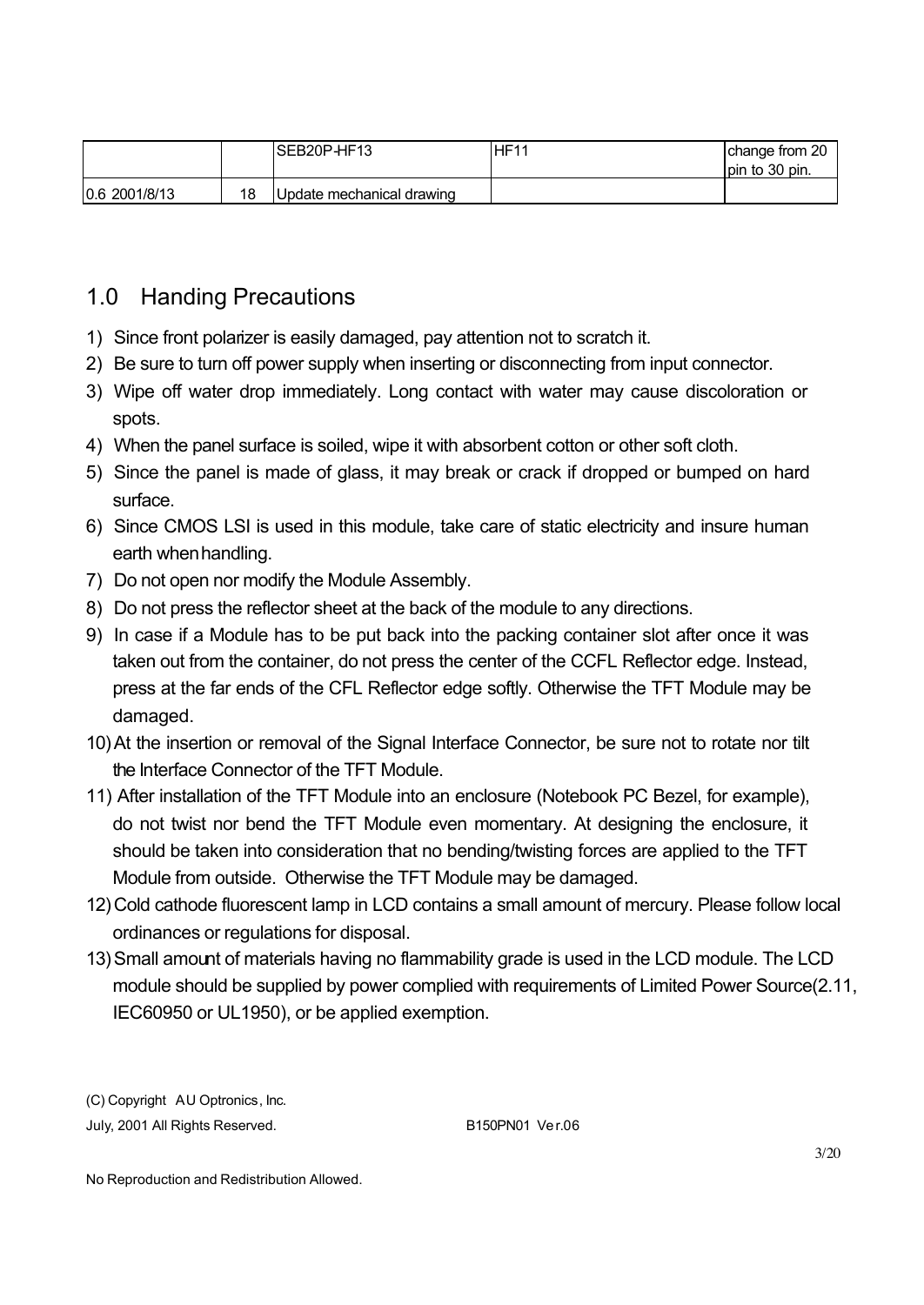14)The LCD module is designed so that the CFL in it is supplied by Limited Current Circuit(2.4, IEC60950 or UL1950). Do not connect the CFL in Hazardous Voltage Circuit.

(C) Copyright AU Optronics, Inc. July, 2001 All Rights Reserved. B150PN01 Ver.06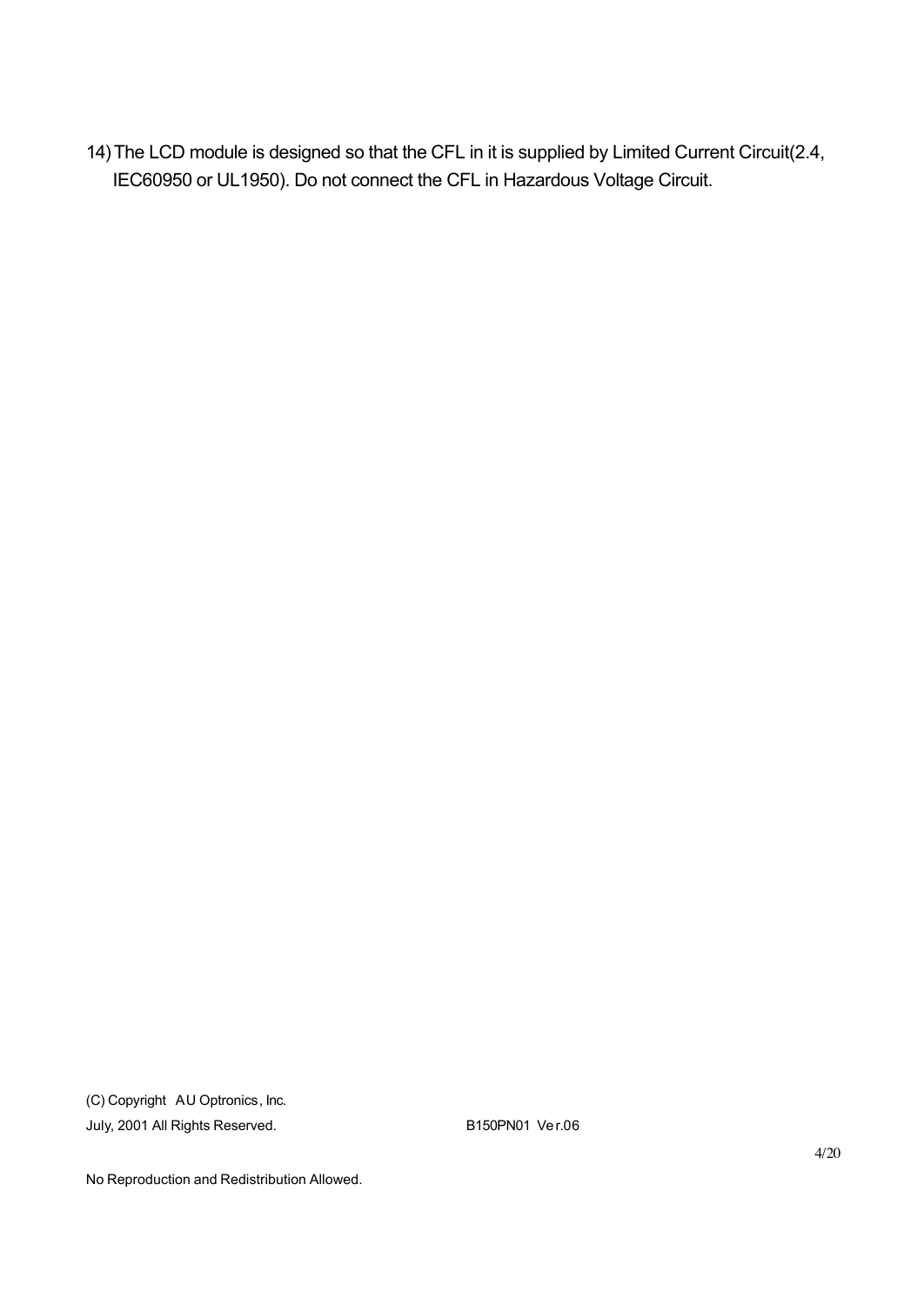### 2.0 General Description

This specification applies to the 15.0 inch Color TFT/LCD Module B150PN01.

This module is designed for a display unit of notebook style personal computer.

The screen format is intended to support the SXGA+ (1400(H) x 1050(V)) screen and 262k colors (RGB 6-bits data driver).

All input signals are LVDS interface compatible.

This module does not contain an inverter card for backlight.

(C) Copyright AU Optronics, Inc. July, 2001 All Rights Reserved. B150PN01 Ver.06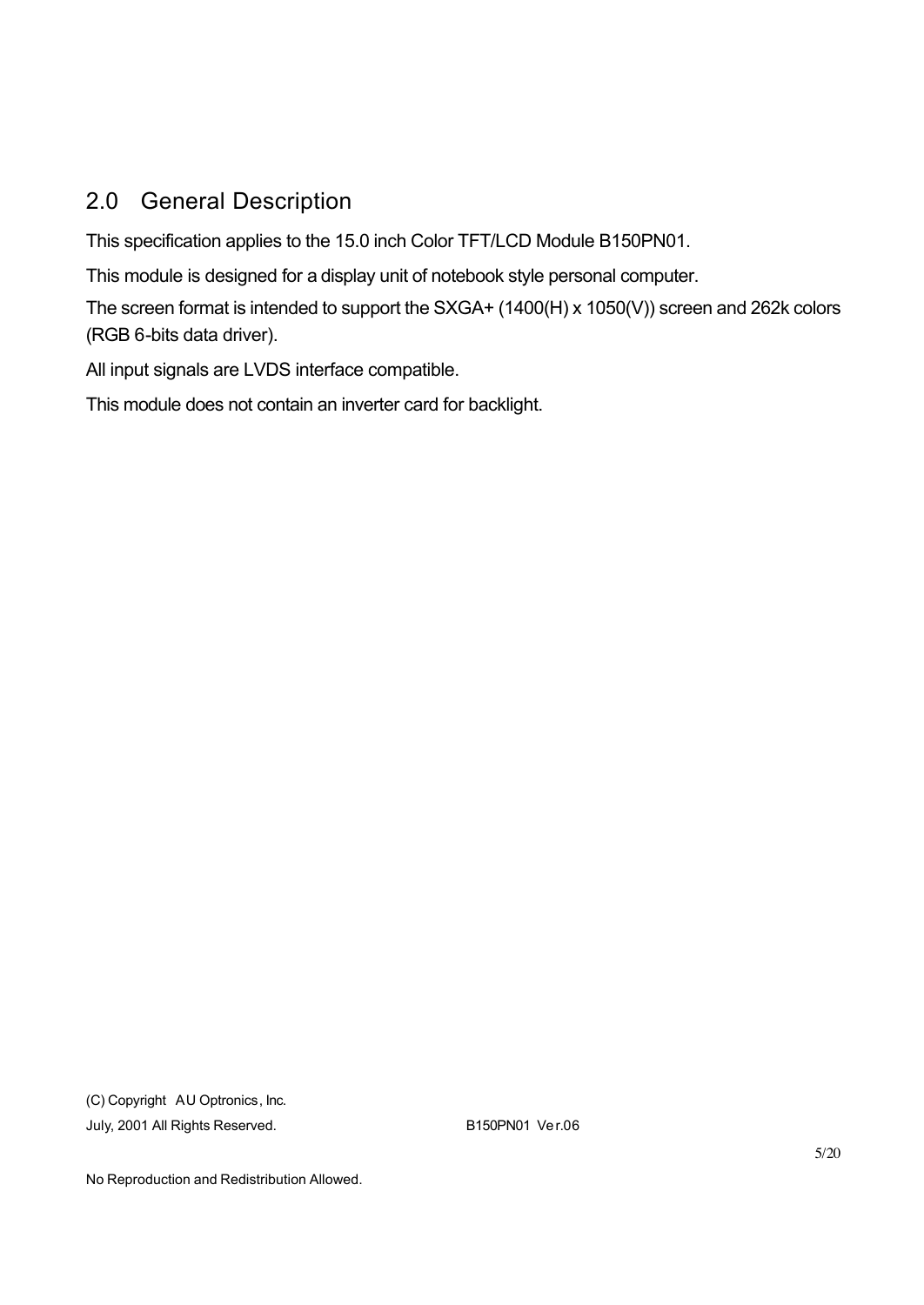### 2.1 Display Characteristics

The following items are characteristics summary on the table under 25 ℃ condition:

| <u>.</u><br><b>ITEMS</b>                                   | Unit                        | <b>SPECIFICATIONS</b>                          |
|------------------------------------------------------------|-----------------------------|------------------------------------------------|
| Screen Diagonal                                            | [mm]                        | 381                                            |
| <b>Active Area</b>                                         | [mm]                        | 304.5 X 228.375                                |
| Pixels H x V                                               |                             | 1400(x3) x 1050                                |
| <b>Pixel Pitch</b>                                         | [mm]                        | 0.2175X0.2175                                  |
| <b>Pixel Arrangement</b>                                   |                             | R.G.B. Vertical Stripe                         |
| <b>Display Mode</b>                                        |                             | Normally White                                 |
| Typical White Luminance (ICFL=5.5mA)                       | $\lceil cd/m^2 \rceil$      | 150 (5 point average)                          |
| <b>Contrast Ratio</b>                                      |                             | 250                                            |
| <b>Optical Rise Time/Fall Time</b>                         | [msec]                      | 15/35                                          |
| Nominal Input Voltage VDD                                  | [Volt]                      | $+3.3$ Typ.                                    |
| <b>Typical Power Consumption</b><br>(VDD line + VCFL line) | [Watt]                      | 5.5W                                           |
| Weight                                                     | [Grams]                     | 550g typ.                                      |
| <b>Physical Size</b>                                       | [mm]                        | $315.8 \times 240.6 \times 5.9$ typ.           |
| <b>Electrical Interface</b>                                |                             | 2 channel LVDS                                 |
| <b>Support Color</b>                                       |                             | Native 262K colors (RGB 6-bit data<br>driver ) |
| Temperature Range<br>Operating<br>Storage (Shipping)       | [°C]<br>$\Gamma^{\circ}$ C1 | 0 to $+50$<br>$-20$ to $+60$                   |

(C) Copyright AU Optronics, Inc.

July, 2001 All Rights Reserved. B150PN01 Ver.06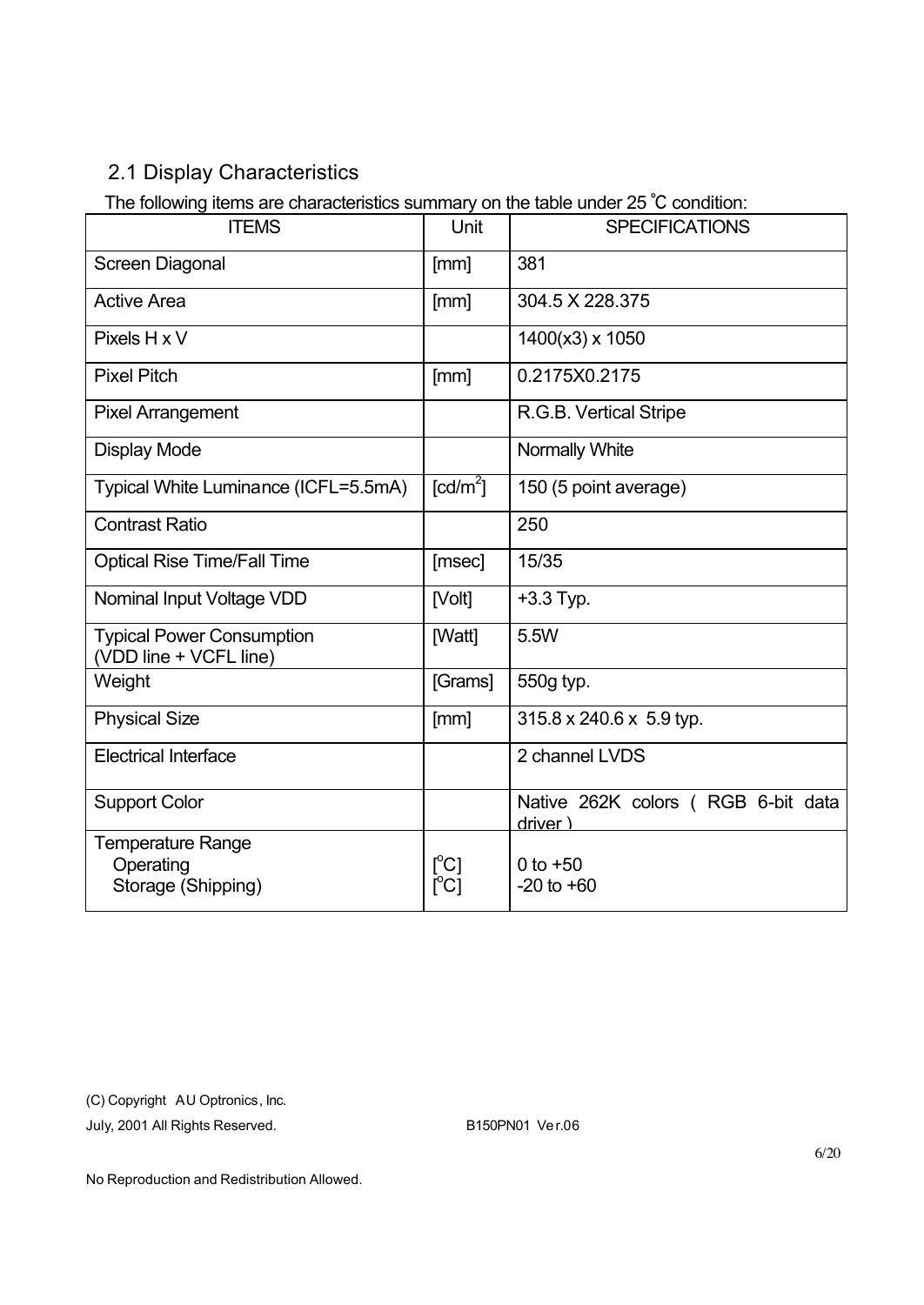#### 2.2 Functional Block Diagram

The following diagram shows the functional block of the 15.0 inches Color TFT/LCD Module:



(C) Copyright AU Optronics, Inc. July, 2001 All Rights Reserved. B150PN01 Ver.06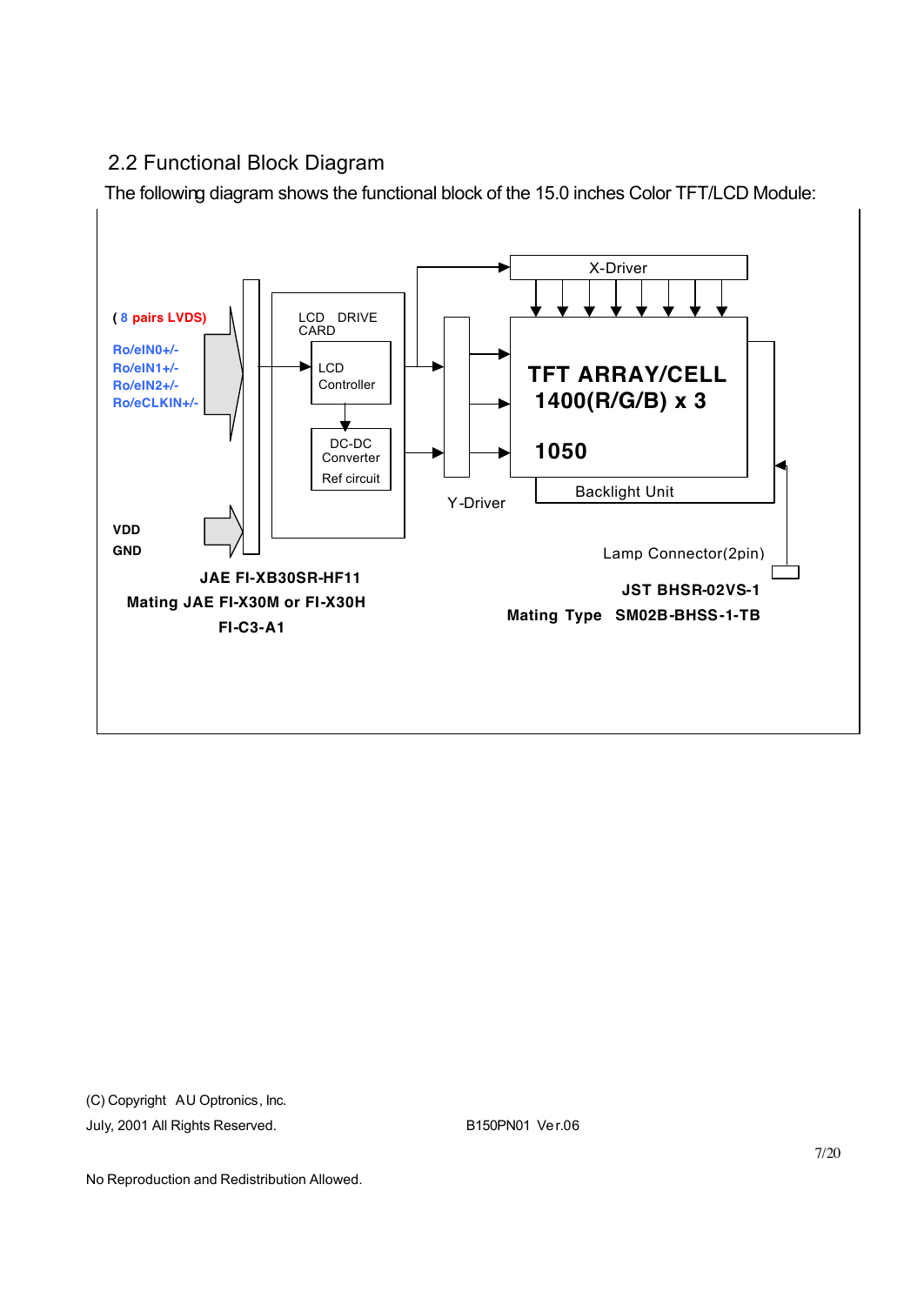### 3.0 Absolute Maximum Ratings

| Item                         | Symbol      | Min    | <b>Max</b>             | Unit                      | Conditions        |
|------------------------------|-------------|--------|------------------------|---------------------------|-------------------|
| Logic/LCD Drive Voltage      | <b>VDD</b>  | $-0.3$ | $+4.0$                 | [Volt]                    |                   |
| Input Voltage of Signal      | Vin         | $-0.3$ | $VDD+0.3$              | [Volt]                    |                   |
| <b>CCFL Current</b>          | <b>ICFL</b> |        | $\overline{7}$         | [MA]<br>ms                |                   |
| <b>CCFL Ignition Voltage</b> | Vs          |        | 1150                   | Vrms                      |                   |
| <b>Operating Temperature</b> | <b>TOP</b>  | 0      | $+50$                  | $\lceil{^{\circ}C}\rceil$ | Note 1            |
| <b>Operating Humidity</b>    | <b>HOP</b>  | 8      | 95                     | [%RH]                     | Note 1            |
| Storage Temperature          | <b>TST</b>  | $-20$  | $+60$                  | $\lceil{^{\circ}C}\rceil$ | Note 1            |
| <b>Storage Humidity</b>      | <b>HST</b>  | 5      | 95                     | [%RH]                     | Note 1            |
| Vibration                    |             |        | 1.5 10-500<br>(random) | G Hz                      | 2hr/axis, X, Y, Z |
| <b>Shock</b>                 |             |        | 220, 2                 | G ms                      | Half sine wave    |

Absolute maximum ratings of the module is as following:

Note 1 : Maximum Wet-Bulb should be 39℃ and No condensation.

(C) Copyright AU Optronics, Inc. July, 2001 All Rights Reserved. B150PN01 Ver.06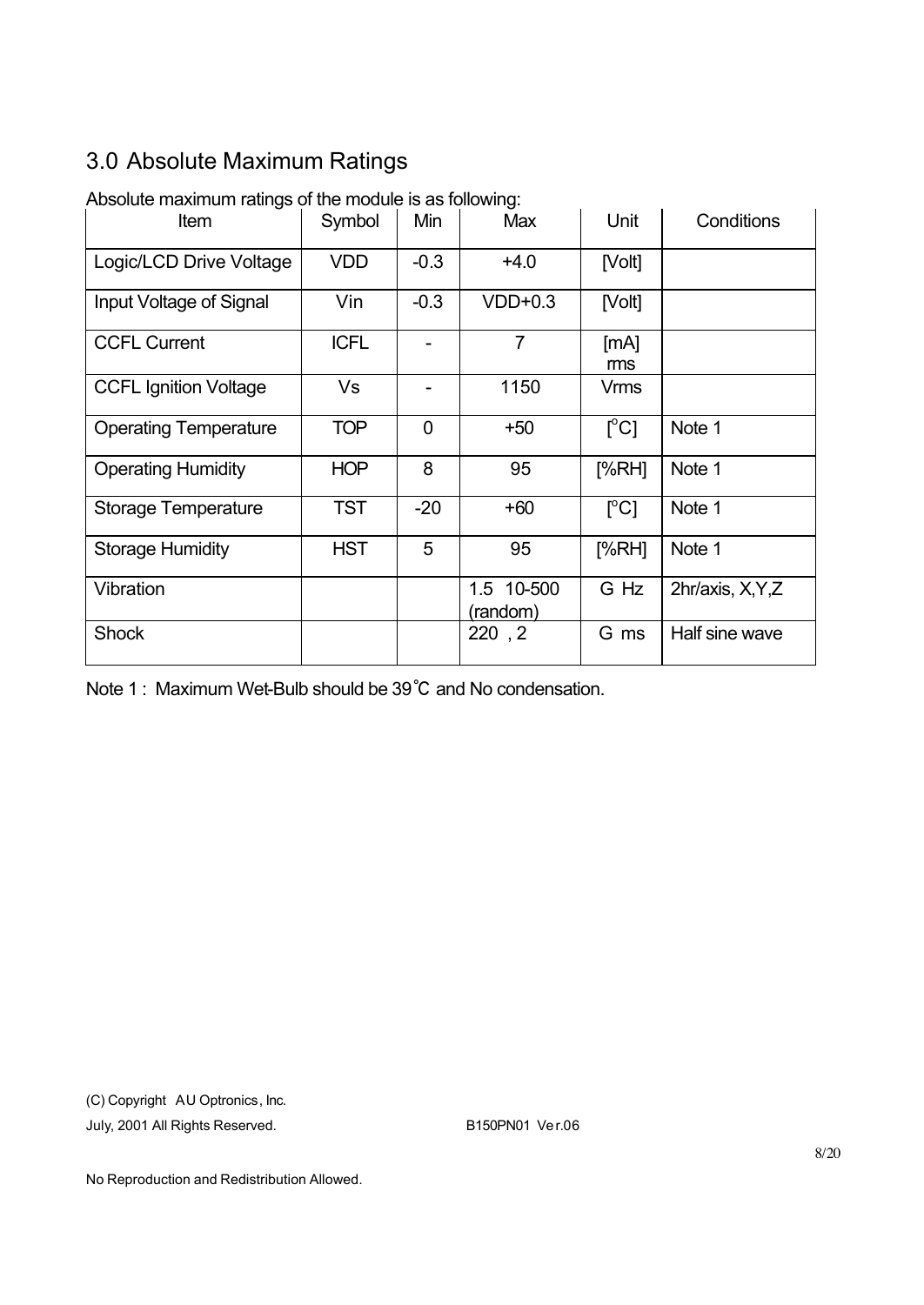## 4.0 Optical Characteristics

The optical characteristics are measured under stable conditions as follows under 25℃ condition:

| Item                                    |                      | Conditions                                 | Typ.                   | <b>Note</b> |
|-----------------------------------------|----------------------|--------------------------------------------|------------------------|-------------|
| <b>Viewing Angle</b>                    | [degree]<br>[degree] | Horizontal (Right)<br>$K = 10$<br>(Left)   | 40<br>40               |             |
| K: Contrast Ratio                       | [degree]<br>[degree] | Vertical<br>(Upper)<br>$K = 10$<br>(Lower) | 10<br>30               |             |
| Contrast ratio                          |                      |                                            | 250                    |             |
| <b>Response Time</b>                    | [msec]               | <b>Rising</b>                              | 15                     | 45(Max.)    |
| (Room Temp.)                            | [msec]               | Falling                                    | 35                     | 45(Max.)    |
| Color                                   |                      | Red<br>X                                   | <b>TBD</b>             | <b>TBD</b>  |
| Chromaticity                            |                      | Red<br>y                                   | <b>TBD</b>             | <b>TBD</b>  |
| Coordinates (CIE)                       |                      | Green<br>$\mathsf{x}$                      | <b>TBD</b>             | <b>TBD</b>  |
|                                         |                      | Green<br>y                                 | <b>TBD</b>             | <b>TBD</b>  |
|                                         |                      | <b>Blue</b><br>X                           | <b>TBD</b>             | <b>TBD</b>  |
|                                         |                      | <b>Blue</b><br>у                           | <b>TBD</b>             | <b>TBD</b>  |
|                                         |                      | White<br>X                                 | 0.313                  | <b>TBD</b>  |
|                                         |                      | White<br>у                                 | 0.329                  | <b>TBD</b>  |
| <b>White Luminance</b><br>(CCFL 5.5 mA) | [cd/m <sup>2</sup> ] |                                            | 150 (5 points average) |             |

(C) Copyright AU Optronics, Inc.

July, 2001 All Rights Reserved. B150PN01 Ver.06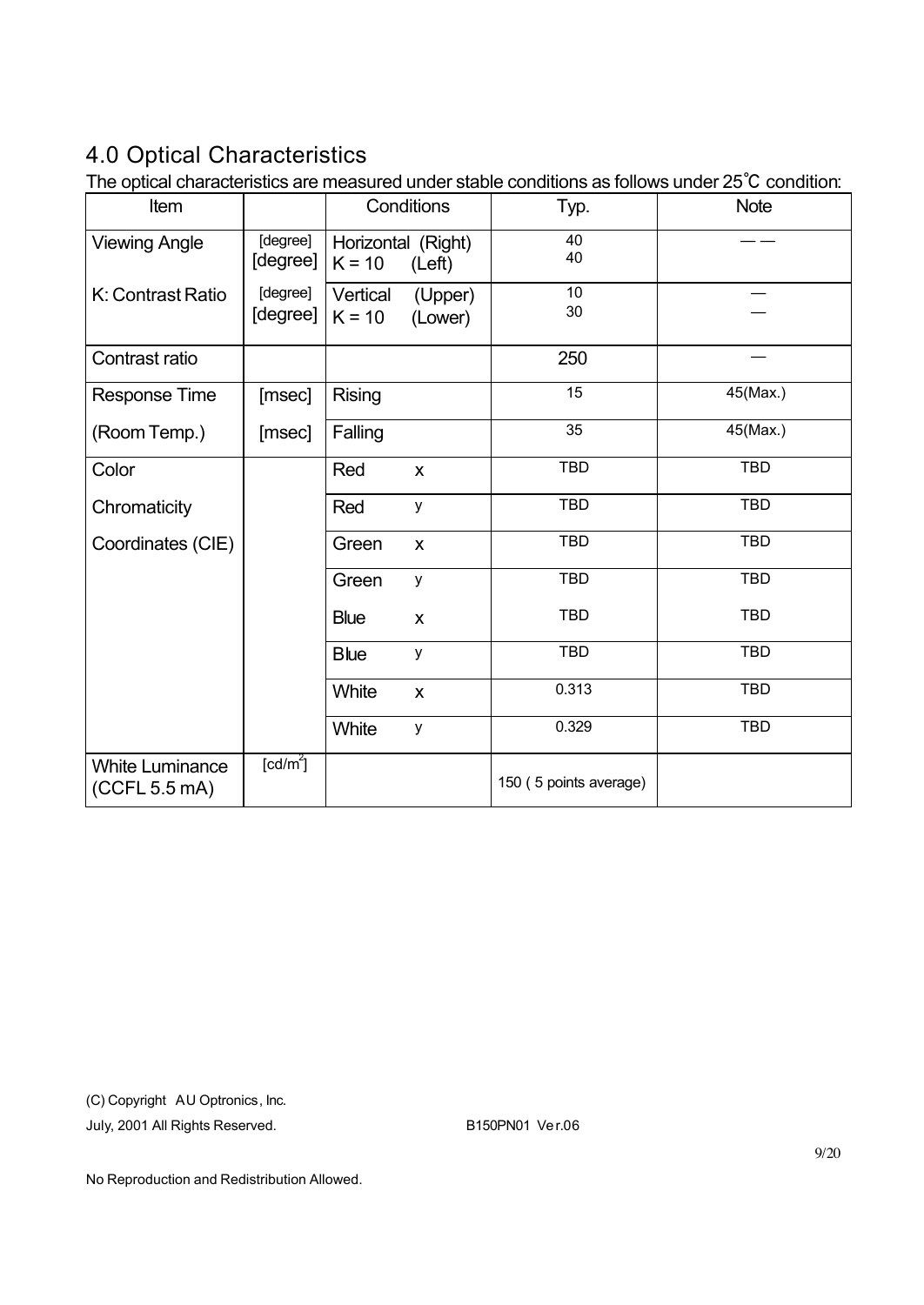### 5.0 Signal Interface

#### 5.1 Connectors

Physical interface is described as for the connector on module.

These connectors are capable of accommodating the following signals and will be following components.

| <b>Connector Name / Designation</b> | <b>For Signal Connector</b> |
|-------------------------------------|-----------------------------|
| Manufacturer                        | <b>JAE</b>                  |
| Type / Part Number                  | FI-XB30SR-HF11              |
| <b>Mating Housing/Part Number</b>   | FI-X30M or FI-X30H          |
| <b>Mating Contact/Part Number</b>   | FI-C3-A1                    |

| <b>Connector Name / Designation</b> | For Lamp Connector |
|-------------------------------------|--------------------|
| Manufacturer                        | <b>JST</b>         |
| Type / Part Number                  | <b>BHSR-02VS-1</b> |
| Mating Type / Part Number           | SM02B-BHSS-1-TB    |

#### 5.2 Signal Pin

| Pin# | <b>Signal Name</b> | Pin#           | <b>Signal Name</b> |
|------|--------------------|----------------|--------------------|
|      | <b>GND</b>         | $\overline{2}$ | <b>VDD</b>         |
| 3    | <b>VDD</b>         | 4              | Reserved           |
| 5    | Reserved           | 6              | Reserved           |
| 7    | <b>Reserved</b>    | 8              | RoIN0-             |
| 9    | RoIN0+             | 10             | <b>GND</b>         |
| 11   | RoIN1-             | 12             | RoIN1+             |
| 13   | <b>GND</b>         | 14             | RoIN2-             |
| 15   | RoIN2+             | 16             | <b>GND</b>         |
| 17   | RoCLKIN-           | 18             | RoCLKIN+           |
| 19   | <b>GND</b>         | 20             | ReINO-             |
| 21   | ReIN0+             | 22             | <b>GND</b>         |
| 23   | ReIN1-             | 24             | ReIN1+             |
| 25   | <b>GND</b>         | 26             | ReIN2-             |
| 27   | ReIN <sub>2+</sub> | 28             | <b>GND</b>         |
| 29   | <b>ReCLKIN-</b>    | 30             | ReCLKIN+           |

(C) Copyright AU Optronics, Inc.

July, 2001 All Rights Reserved. B150PN01 Ver.06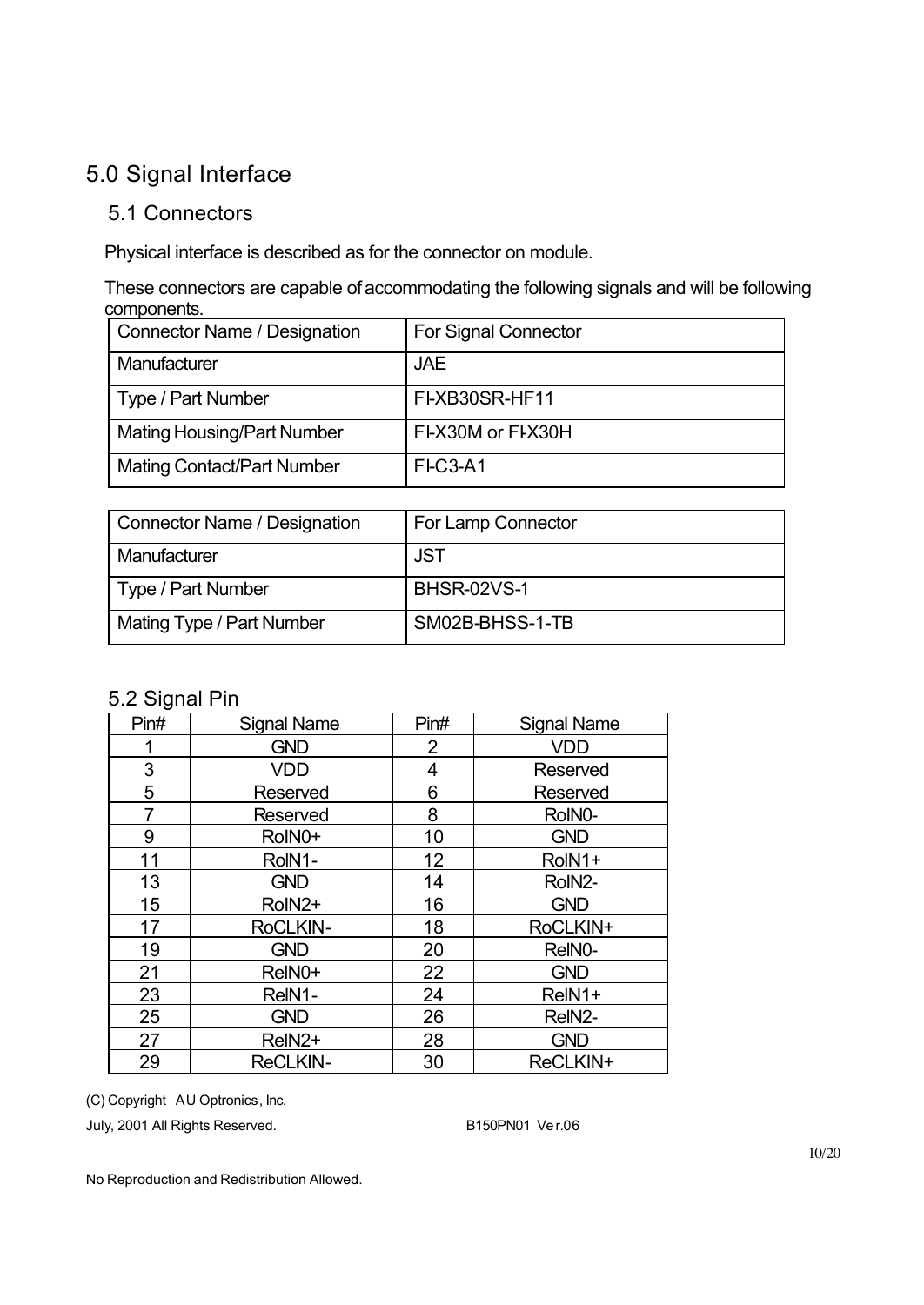#### 5.3 Signal Description

The module using a LVDS receiver. LVDS is a differential signal technology for LCD interface and high speed data transfer device. Transmitter shall be SN75LVDS84 (negative edge sampling) or compatible.

| <b>Signal Name</b>  | Description                                                               |
|---------------------|---------------------------------------------------------------------------|
| RoIN0-, RoIN0+      | LVDS differential Odd data input (Red0-Red5, Green0)                      |
| RoIN1-, RoIN1+      | LVDS differential Odd data input (Green1-Green5, Blue0-Blue1)             |
| RoIN2-, RoIN2+      | LVDS differential Odd data input (Blue 2-Blue 5, Hsync, Vsync,<br>DSPTMG) |
| RoCLKIN-, RoCLKIN0+ | LVDS Odd differential clock input                                         |
| ReINO-, ReINO+      | LVDS differential Even data input (Red0-Red5, Green0)                     |
| ReIN1-, ReIN1+      | LVDS differential Even data input (Green1-Green5, Blue0-Blue1)            |
| RelN2-, RelN2+      | LVDS differential Even data input (Only Blue2-Blue5)                      |
| ReCLKIN-, ReCLKIN0+ | LVDS Even differential clock input                                        |
| <b>VDD</b>          | +3.3V Power Supply                                                        |
| <b>GND</b>          | Ground                                                                    |

Note: Input signals shall be low or Hi-Z state when VDD is off. Internal circuit of LVDS inputs are as following.

(C) Copyright AU Optronics, Inc.

July, 2001 All Rights Reserved. B150PN01 Ver.06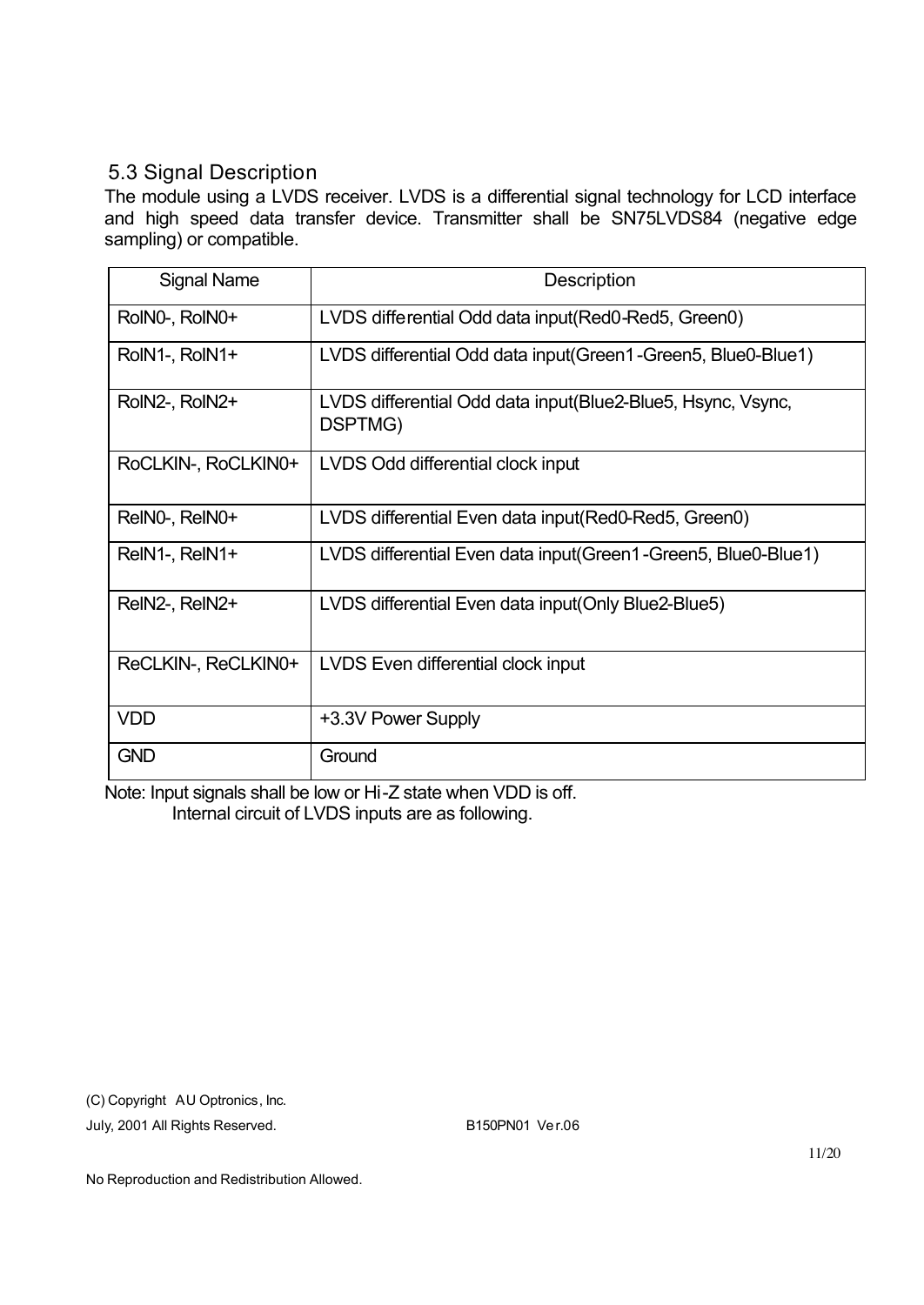

The module uses a 100ohm resistor between positive and negative data lines of each receiver input

(C) Copyright AU Optronics, Inc.

July, 2001 All Rights Reserved. B150PN01 Ver.06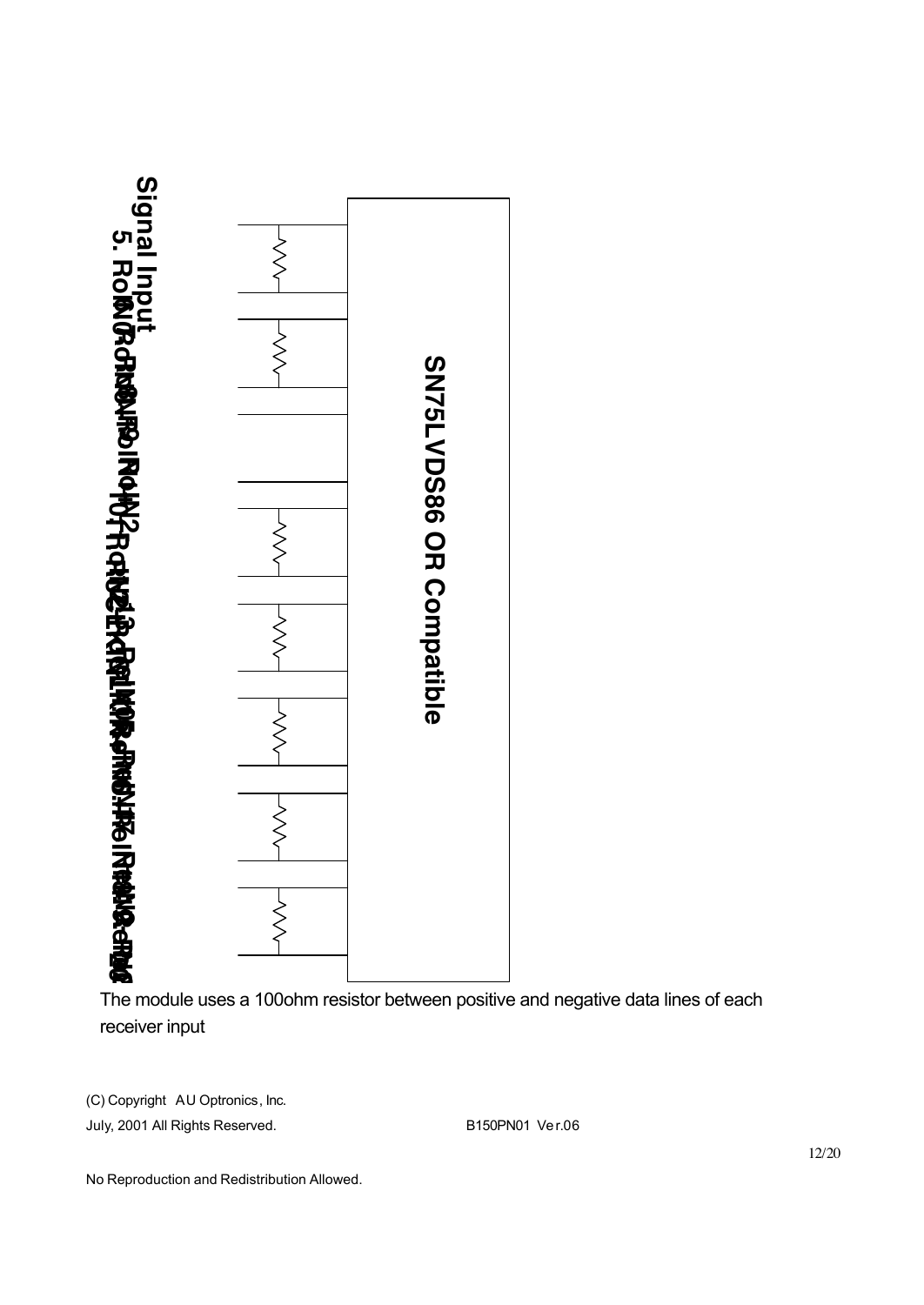| <b>Signal Name</b> | Description                      |                                                                           |
|--------------------|----------------------------------|---------------------------------------------------------------------------|
| +RED5              | Red Data 5 (MSB)                 | Red-pixel Data                                                            |
| +RED4              | Red Data 4                       | Each red pixel's brightness data consists of these                        |
| +RED3              | Red Data 3                       | 6 bits pixel data.                                                        |
| +RED2              | Red Data 2                       |                                                                           |
| +RED1              | Red Data 1                       |                                                                           |
| +RED0              | Red Data 0 (LSB)                 |                                                                           |
|                    |                                  |                                                                           |
|                    | Red-pixel Data                   |                                                                           |
| +GREEN 5           | Green Data 5 (MSB)               | Green-pixel Data                                                          |
| +GREEN 4           | Green Data 4                     | Each green pixel's brightness data consists of                            |
| +GREEN 3           | Green Data 3                     | these 6 bits pixel data.                                                  |
| +GREEN 2           | Green Data 2                     |                                                                           |
| +GREEN 1           | Green Data 1                     |                                                                           |
| +GREEN 0           | Green Data 0 (LSB)               |                                                                           |
|                    |                                  |                                                                           |
|                    | Green-pixel Data                 |                                                                           |
| +BLUE 5            | Blue Data 5 (MSB)<br>Blue Data 4 | <b>Blue-pixel Data</b>                                                    |
| +BLUE 4<br>+BLUE 3 | <b>Blue Data 3</b>               | Each blue pixel's brightness data consists of<br>these 6 bits pixel data. |
| +BLUE 2            | <b>Blue Data 2</b>               |                                                                           |
| +BLUE 1            | <b>Blue Data 1</b>               |                                                                           |
| +BLUE 0            | Blue Data 0 (LSB)                |                                                                           |
|                    |                                  |                                                                           |
|                    | <b>Blue-pixel Data</b>           |                                                                           |
| -DTCLK             | Data Clock                       | The typical frequency is 54.0 MHZ The signal is                           |
|                    |                                  | used to strobe the pixel data and DSPTMG                                  |
|                    |                                  | signals. All pixel data shall be valid at the falling                     |
|                    |                                  | edge when the DSPTMG signal is high.                                      |
| <b>DSPTMG</b>      | <b>Display Timing</b>            | This signal is strobed at the falling edge of                             |
|                    |                                  | -DTCLK. When the signal is high, the pixel data                           |
|                    |                                  | shall be valid to be displayed.                                           |
| <b>VSYNC</b>       | <b>Vertical Sync</b>             | The signal is synchronized to -DTCLK.                                     |
| <b>HSYNC</b>       | <b>Horizontal Sync</b>           | The signal is synchronized to -DTCLK                                      |

Note: Output signals from any system shall be low or Hi-Z state when VDD is off.

#### 5.4 Signal Electrical Characteristics

Input signals shall be low or Hi-Z state when VDD is off.

It is recommended to refer the specifications of SN75LVDS86DGG(Texas Instruments) in detail. Signal electrical characteristics are as follows;

(C) Copyright AU Optronics, Inc.

July, 2001 All Rights Reserved. B150PN01 Ver.06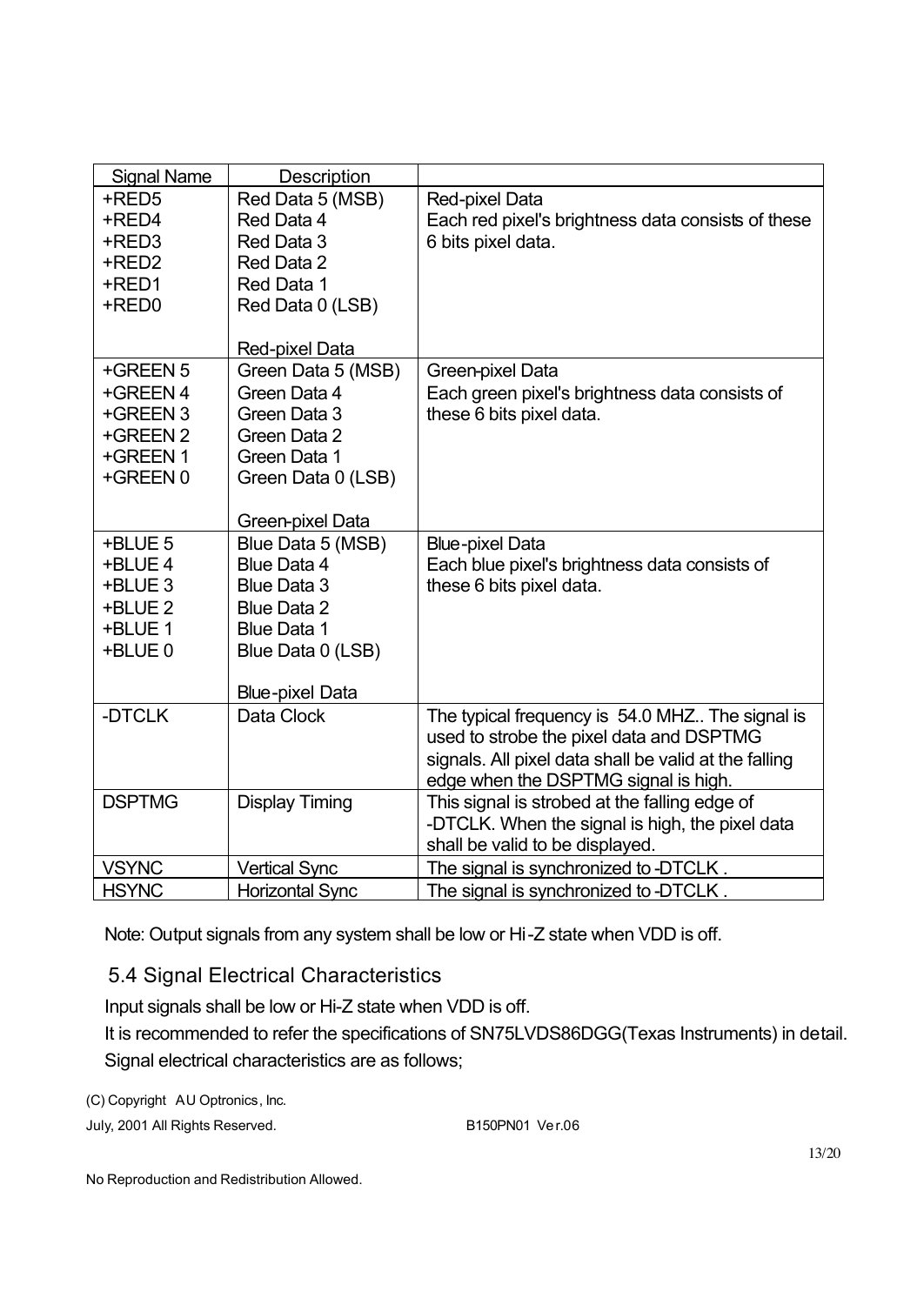| Parameter | Condition                                            | Min    | Max | Unit |
|-----------|------------------------------------------------------|--------|-----|------|
| Vth       | <b>Differential Input High</b><br>Voltage(Vcm=+1.2V) |        | 100 | [mV] |
| Vtl       | Differential Input Low<br>Voltage(Vcm=+1.2V)         | $-100$ |     | ∫mV  |

LVDS Macro AC characteristics are as follows:

|                       | Min | Max. |
|-----------------------|-----|------|
| Clock Frequency (T)   | TRD | TRD  |
| Data Setup Time (Tsu) | TBD |      |
| Data Hold Time (Thd)  | TRD |      |



#### 5.5 Signal for Lamp connector

| Pin # | Signal Name       |
|-------|-------------------|
|       | Lamn High Voltage |
|       | Lamp Low Voltage  |

### 6.0 Pixel Format Image

Following figure shows the relationship of the input signals and LCD pixel format.

(C) Copyright AU Optronics, Inc.

July, 2001 All Rights Reserved. B150PN01 Ver.06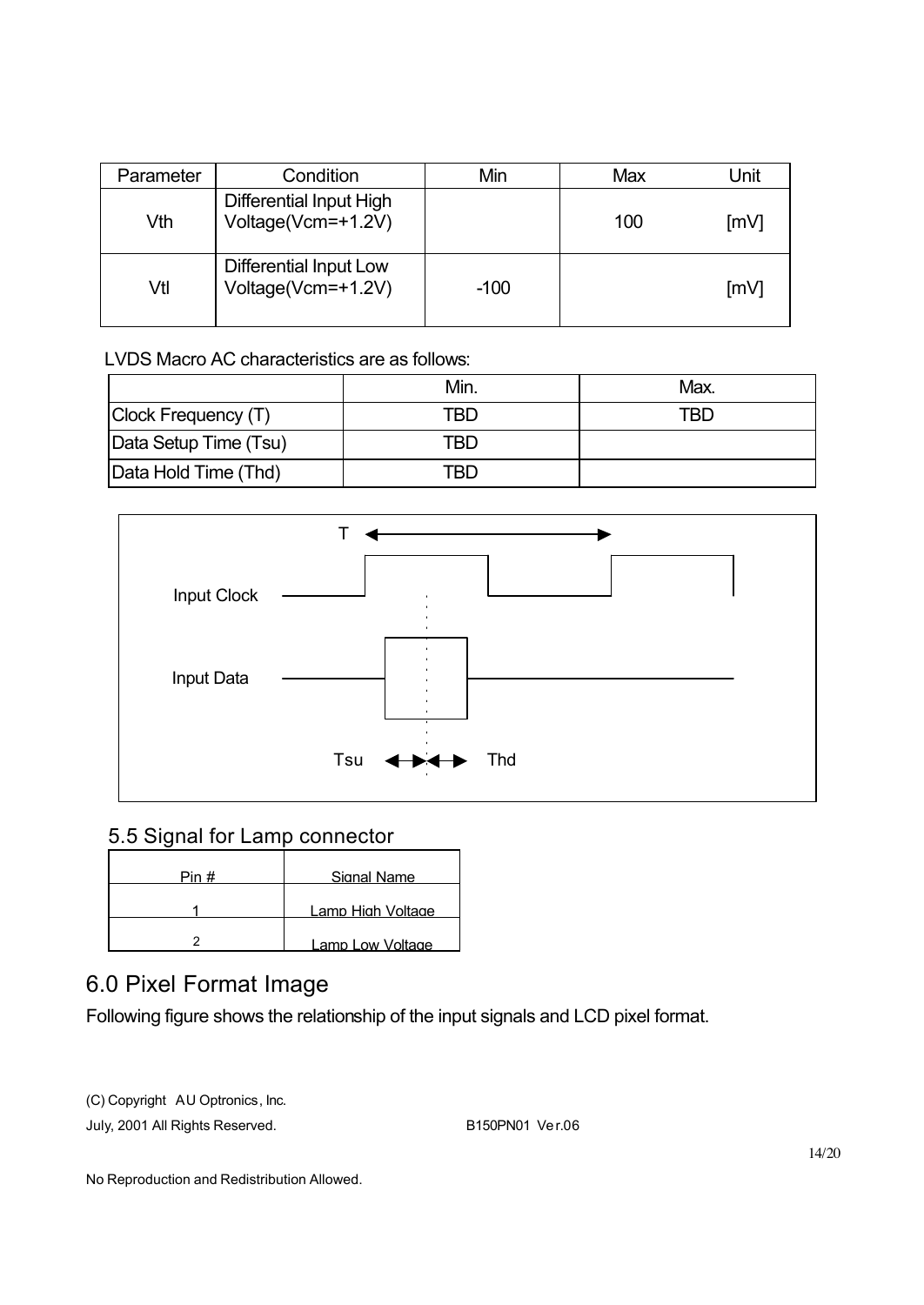| 1(Odd) 2(Even) |                   |                   |                                  |   |                     | 1399 1400 |   |  |         |                                  |              |
|----------------|-------------------|-------------------|----------------------------------|---|---------------------|-----------|---|--|---------|----------------------------------|--------------|
| 1st Line       | R G B R           |                   | G                                | B |                     | R         |   |  | $G$ B R |                                  | G B          |
|                | ٠<br>п.           |                   | п<br>$\blacksquare$              |   | $\blacksquare$<br>п |           |   |  |         | $\blacksquare$                   |              |
|                | ٠                 |                   | $\blacksquare$                   |   | $\blacksquare$      |           |   |  |         | $\blacksquare$                   |              |
|                | ٠                 |                   | $\blacksquare$                   |   | $\blacksquare$      |           |   |  |         | $\blacksquare$                   |              |
|                | ٠                 |                   | $\blacksquare$                   |   | $\blacksquare$      |           |   |  |         | $\epsilon$                       |              |
|                | $\blacksquare$    |                   | $\blacksquare$                   |   | $\blacksquare$      |           |   |  |         | $\blacksquare$                   |              |
|                | ٠<br>٠            |                   | $\blacksquare$<br>$\blacksquare$ |   |                     |           |   |  |         | $\blacksquare$<br>$\blacksquare$ |              |
|                | ٠                 |                   | $\blacksquare$                   |   | $\blacksquare$      |           |   |  |         | $\blacksquare$                   |              |
|                | $\blacksquare$    |                   | $\blacksquare$                   |   | $\blacksquare$      |           |   |  |         | $\blacksquare$                   |              |
|                | $\blacksquare$    |                   | $\blacksquare$                   |   | $\blacksquare$      |           |   |  |         |                                  |              |
|                |                   |                   |                                  |   | $\blacksquare$      |           |   |  |         |                                  |              |
| 1050th         | $\mathsf{R}$<br>G | B<br>$\mathsf{R}$ | G                                | B |                     | R         | G |  | B R     | $\overline{G}$                   | $\mathsf{B}$ |

### 7.0 Parameter guide line for CFL Inverter

| Parameter                                  | Min | $DP-1$ | Max   | <b>Units</b>                        | Condition                     |
|--------------------------------------------|-----|--------|-------|-------------------------------------|-------------------------------|
| <b>White Luminance</b><br>5 points average |     | 150    |       | $\lceil$ cd/m <sup>2</sup> $\rceil$ | $(Ta=25^{\circ}C)$            |
| <b>CCFL current(ICFL)</b>                  | 3.0 | 5.5    | 7.0   | $[mA]$ rms                          | $(Ta=25^{\circ}C)$<br>Note 2  |
| <b>CCFL Frequency(FCFL)</b>                | 50  | 60     | 70    | [KHz]                               | $(Ta=25^{\circ}C)$<br>Note 3  |
| <b>CCFL Ignition Voltage(Vs)</b>           |     |        | 1,150 | [Volt]<br>ms                        | $(Ta = 0^{\circ}C)$<br>Note 4 |
| <b>CCFL Voltage (Reference)</b><br>(VCFL)  |     | 700    |       | [Volt]<br>ms                        | $(Ta=25^{\circ}C)$<br>Note 5  |
| <b>CCFL Power consumption</b><br>(PCFL)    |     | 3.9    |       | [Watt]                              | $(Ta=25^{\circ}C)$<br>Note 5  |

Note 1: DP-1 are ADT recommended Design Points.

\*1 All of characteristics listed are measured under the condition using the ADT Test inverter.

(C) Copyright AU Optronics, Inc.

July, 2001 All Rights Reserved. B150PN01 Ver.06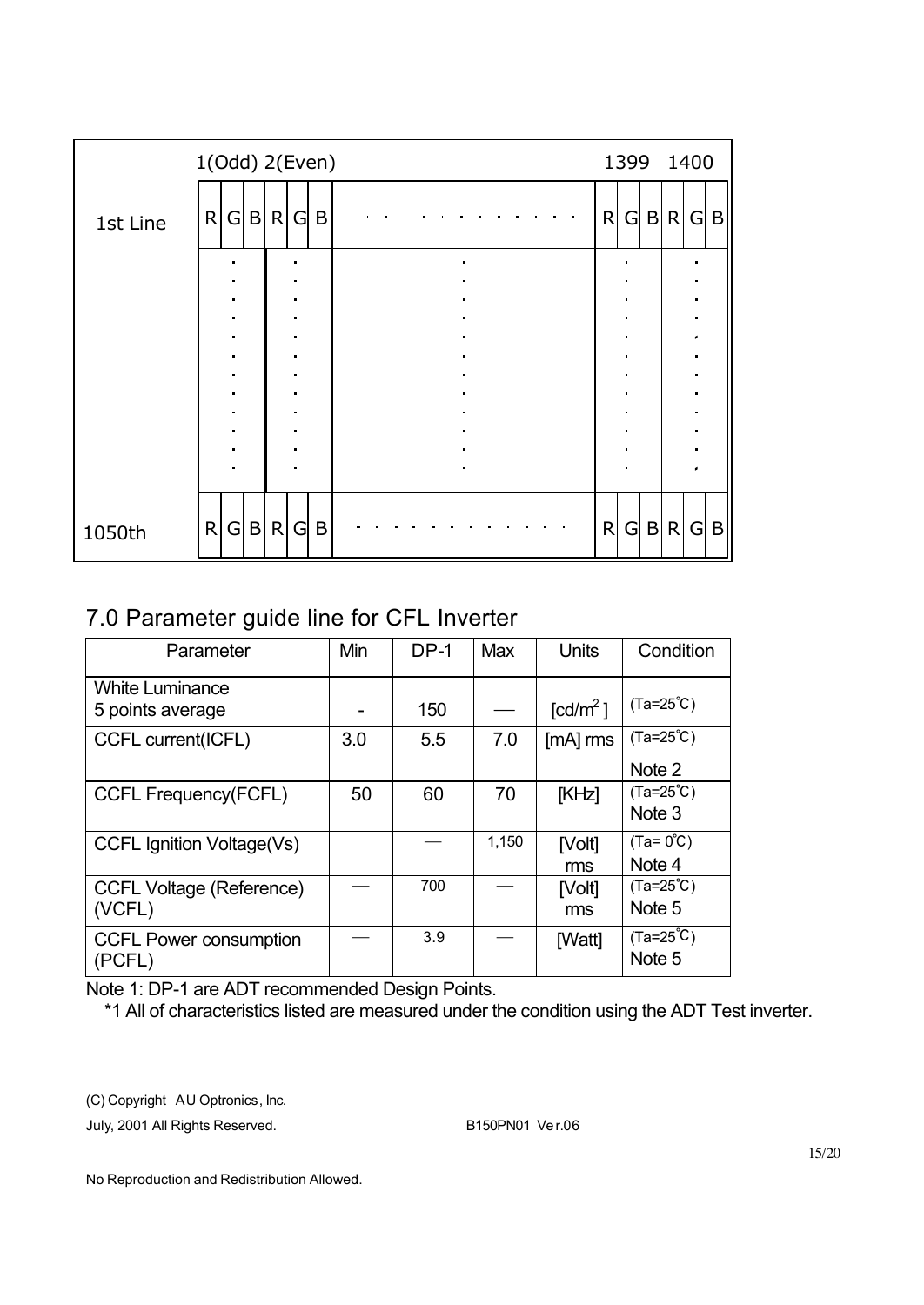\*2 In case of using an inverter other than listed, it is recommended to check the inverter carefully. Sometimes, interfering noise stripes appear on the screen, and substandard luminance or flicker at low power may happen.

\*3 In designing an inverter, it is suggested to check safety circuit ver carefully. Impedance of CFL, for instance, becomes more than 1 [M ohm] when CFL is damaged.

\*4 Generally, CFL has some amount of delay time after applying kick-off voltage. It is recommended to keep on applying kick-off voltage for 1 [Sec] until discharge.

\*5 CFL discharge frequency must be carefully chosen so as not to produce interfering noise stripes on the screen.

\*6 Reducing CFL current increases CFL discharge voltage and generally increases CFL discharge frequency. So all the parameters of an inverter should be carefully designed so as not to produce too much leakage current from high-voltage output of the inverter.

Note 2: It should be emplyed the inverter which has "Duty Dimming", if ICFL is less than 4mA. Note 3: CFL discharge frequency shouldbe carefully determined to avoid interference between

- inverter and TFT LCD.
- Note 4: CFL inverter should be able to give out a power that has a generating capacity of over 1,400 voltage. Lamp units need 1,400 voltage minimum for ignition.

Note 5: Calculator value for reference (ICFL×VCFL=PCFL)

### 8.0 Interface Timings

Basically, interface timings should match the VESA 1024x768 /60Hz (VG901101) manufacturing guide line timing.

| Symbol       | Description            | Min        | Typ   | <b>Max</b> | Unit   |
|--------------|------------------------|------------|-------|------------|--------|
| fdck         | <b>DTCLK Frequency</b> |            | 54.00 |            | [MHz]  |
| tck          | DTCLK cycle time       |            | 18.5  |            | [nsec] |
| tx           | X total time           | TBD        | 844   | <b>TBD</b> | [tck]  |
| tacx         | X active time          | TBD        | 700   |            | [tck]  |
| tbkx         | X blank time           |            | 144   |            | [tck]  |
| <b>Hsync</b> | H frequency            |            | 63.98 |            | [KHz]  |
| <b>Hsw</b>   | H-Sync width           | <b>TBD</b> | 56    |            | [tck]  |
| <b>Hbp</b>   | H back porch           | TBD        | 64    |            | [tck]  |
| <b>Hfp</b>   | H front porch          | <b>TBD</b> | 24    |            | [tck]  |
| ty           | Y total time           | TBD        | 1066  | <b>TBD</b> | [tx]   |
| tacy         | Y active time          |            | 1050  |            | [tx]   |
| <b>Vsync</b> | Frame rate             | (55)       | 60    | 61         | [Hz]   |

8.1 Timing Characteristics

(C) Copyright AU Optronics, Inc.

July, 2001 All Rights Reserved. B150PN01 Ver.06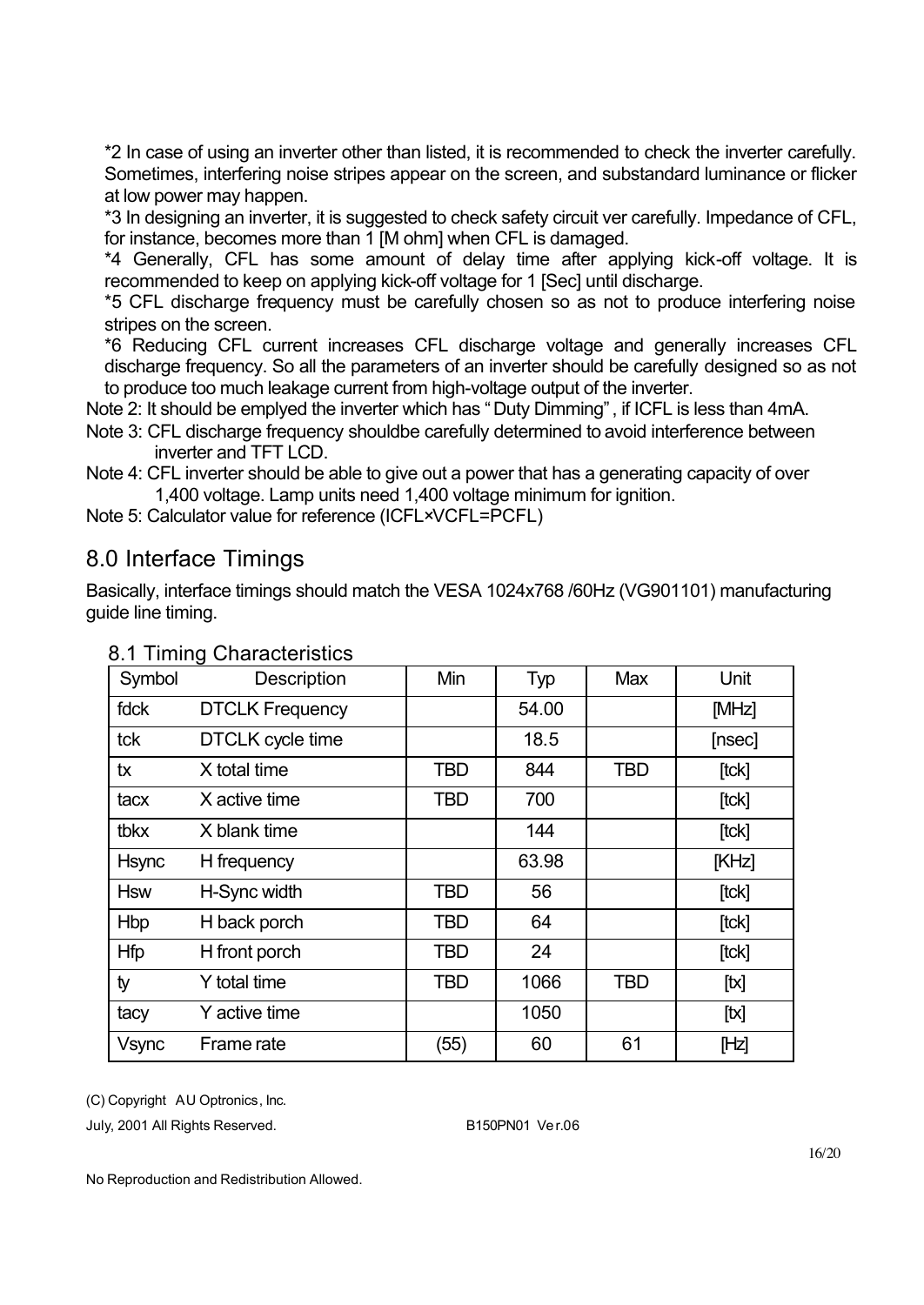| Vw  | V-sync Width       |  |    | [tx  |
|-----|--------------------|--|----|------|
| Vfp | V-sync front porch |  |    | [tx] |
| Vbp | V-sync back porch  |  | 63 | [tx] |

Note: Hsw(H-sync width) + Hbp(H-sync back porch) should be less than 515 tck.



### 8.2 Timing Definition

# 9.0 Power Consumption

Input power specifications are as follows;

| Symble         | Parameter                  | Min | Typ | Max | Units           | Condition             |
|----------------|----------------------------|-----|-----|-----|-----------------|-----------------------|
| <b>VDD</b>     | Logic/LCD Drive<br>Voltage | 3.0 | 3.3 | 3.6 | [Volt]          | Load Capacitance 20uF |
|                |                            |     |     |     |                 |                       |
| <b>PDD</b>     | <b>VDD Power</b>           |     | TBD |     | [Watt]          | All Black Pattern     |
| PDD Max        | <b>VDD Power max</b>       |     |     | TBD | [Watt]          | Max Pattern Note      |
| <b>IDD</b>     | <b>IDD Current</b>         |     | TBD |     | mA              | All Black Pattern     |
| <b>IDD Max</b> | <b>IDD Current max</b>     |     |     | TBD | mA              | Max Pattern Note      |
| <b>VDDrp</b>   | Allowable                  |     |     | 100 | Im <sub>1</sub> |                       |

(C) Copyright AU Optronics, Inc.

July, 2001 All Rights Reserved. B150PN01 Ver.06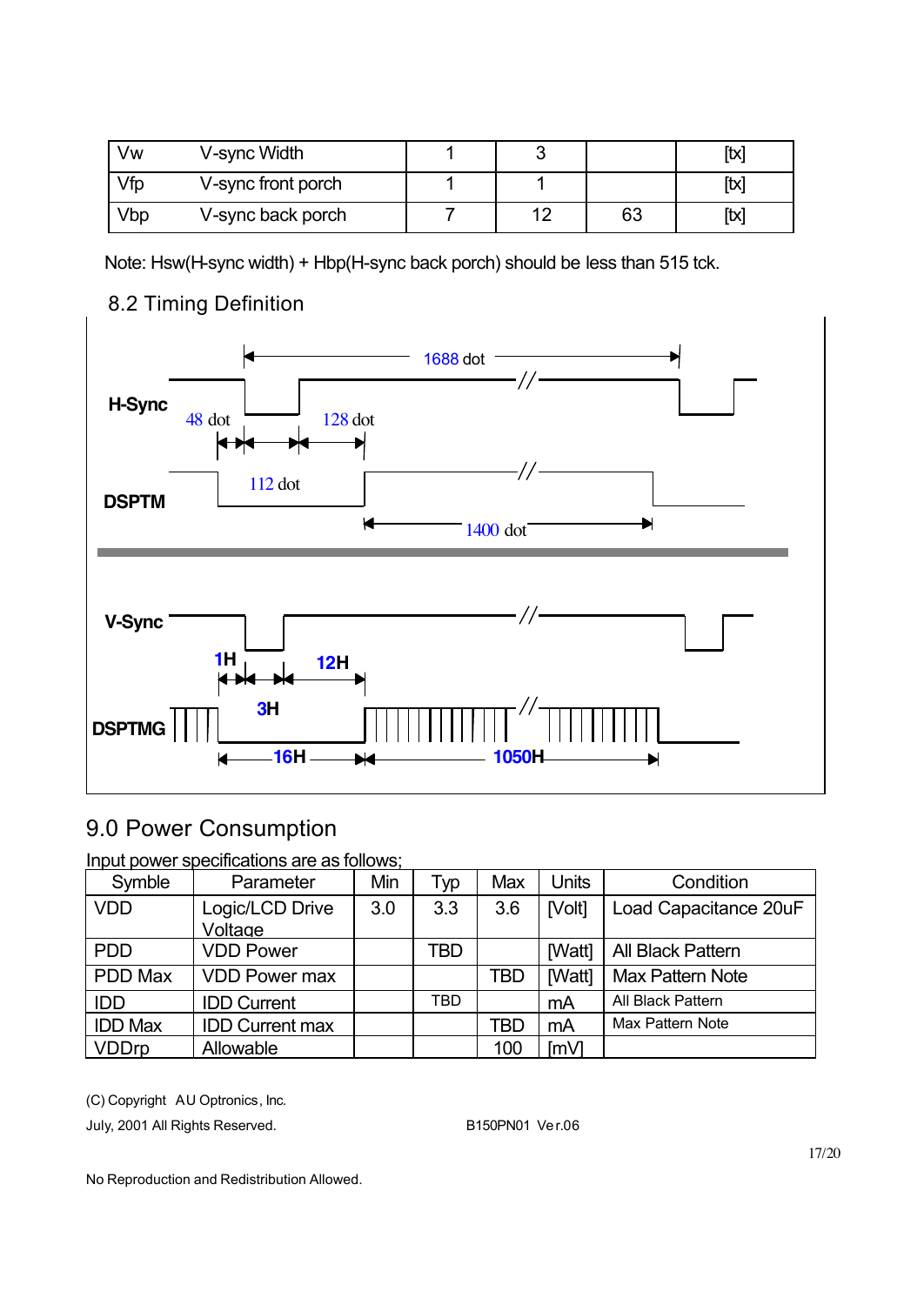|              | Logic/LCD Drive<br>Ripple Voltage                   |  |     | $p-p$         |  |
|--------------|-----------------------------------------------------|--|-----|---------------|--|
| <b>VDDns</b> | Allowable<br>Logic/LCD Drive<br><b>Ripple Noise</b> |  | 100 | [mV]<br>$p-p$ |  |

Note : VDD=3.3V

#### 10. Power ON/OFF Sequence

VDD power and lamp on/off sequence is as follows. Interface signals are also shown in the chart. Signals from any system shall be Hi-Z state or low level when VDD is off. 5. Package instruction



(C) Copyright AU Optronics, Inc.

July, 2001 All Rights Reserved. B150PN01 Ver.06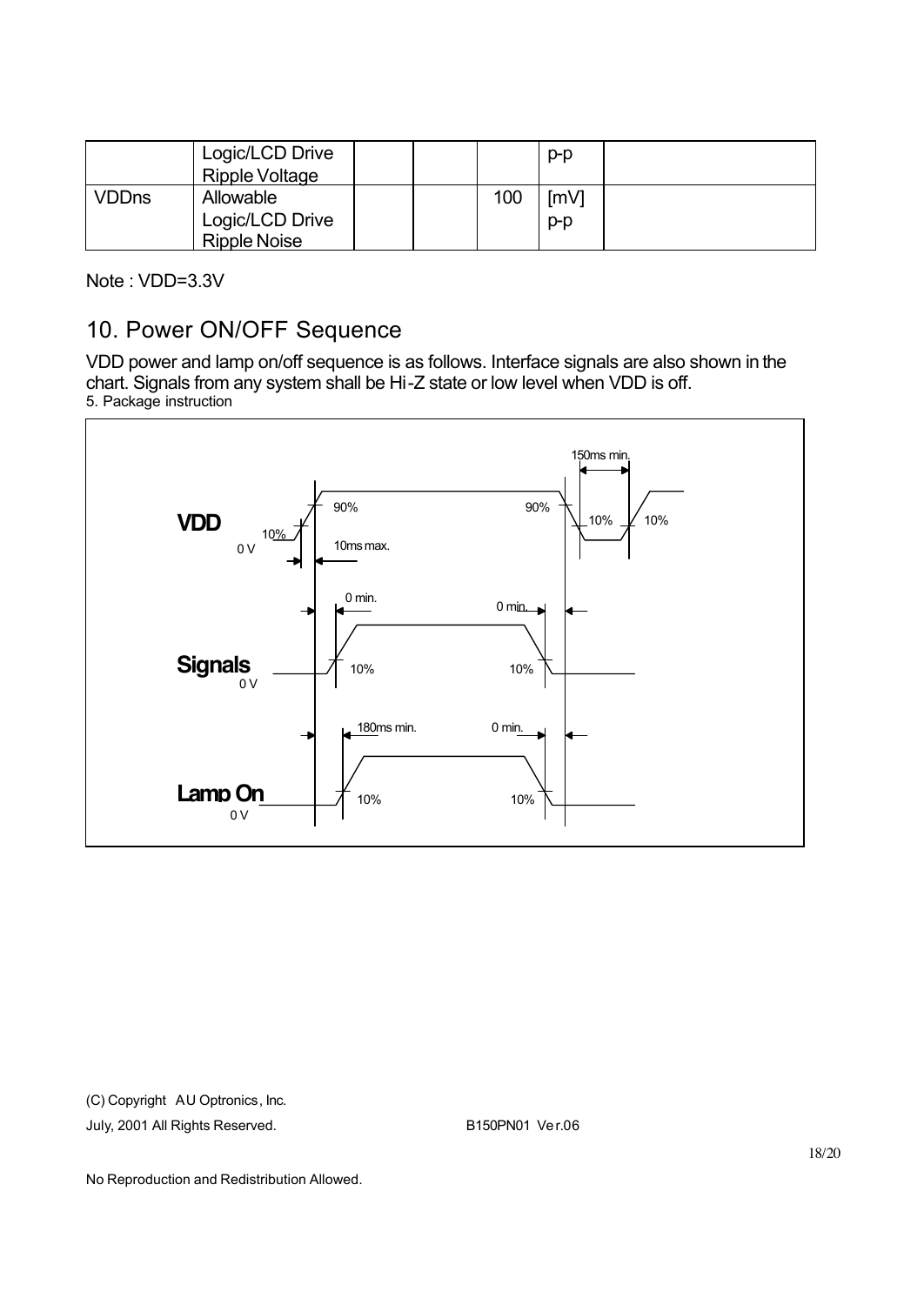

### 11. Mechanical Characteristics

(C) Copyright AU Optronics, Inc.

July, 2001 All Rights Reserved. B150PN01 Ver.06